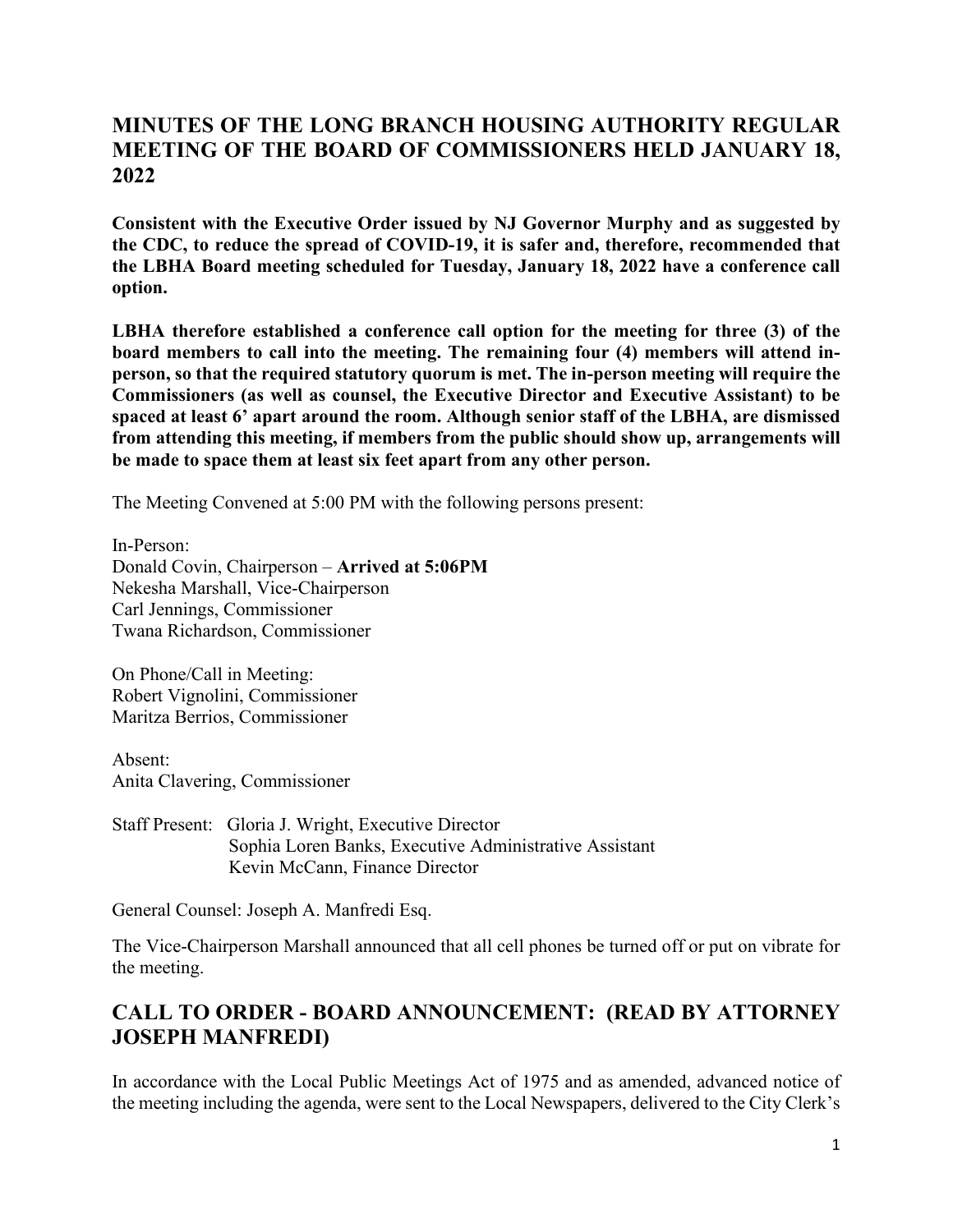Office, posted on the Long Branch Housing Authority Web Site, and posted at all Long Branch Housing Authority Offices at least (48 hours prior to the convening of the meeting).

#### **VICE-CHAIRPERSON MARSHALL LED THE SALUTE TO THE FLAG**

#### **CHAIRPERSON COVIN READ THE STATEMENT TO THE PUBLIC**

#### **NO PUBLIC PRESENT AT MEETING**

Gloria J Wright, Executive Director opened the meeting with Roll Call. Commissioners present and absent are listed above.

#### **ADOPTION OF THE PUBLIC SESSION MINUTES OF THE REGULAR MEETING OF DECEMBER 20, 2021**

Commissioner Jennings made a motion to approve and accept the minutes of the public session of the regular meeting held December 20, 2021, second by Commissioner Richardson.

Roll Call Vote Taken: Ayes, Commissioners Vignolini, Berrios, Richardson, Jennings, Vice-Chairperson Marshall, and Chairperson Covin.

Opposed, None Abstain, None Absent, Commissioner Clavering Motion, Carried

#### **EXECUTIVE DIRECTORS REPORT:**

Executive Director Wright provided the board with relevant activities and news for the month of December 2021. Executive Director Wright outlined and summarized the Executive Director's Report provided to the Board.

#### **Resolution 01-01-2022 - Resolution approving the list of bills for December 2021, and authorizing the payment of bills**

Vice-Chairperson Marshall stated that finance committee has reviewed the List of bills with the Finance Department and that all questions have been satisfied. Vice-Chairperson Marshall requested a motion to accept and approve Resolution 01-01-2022 the List of Bills in the amount of \$**1,327,884.99.** Vice-Chairperson Marshall motioned, seconded by Commissioner Vignolini.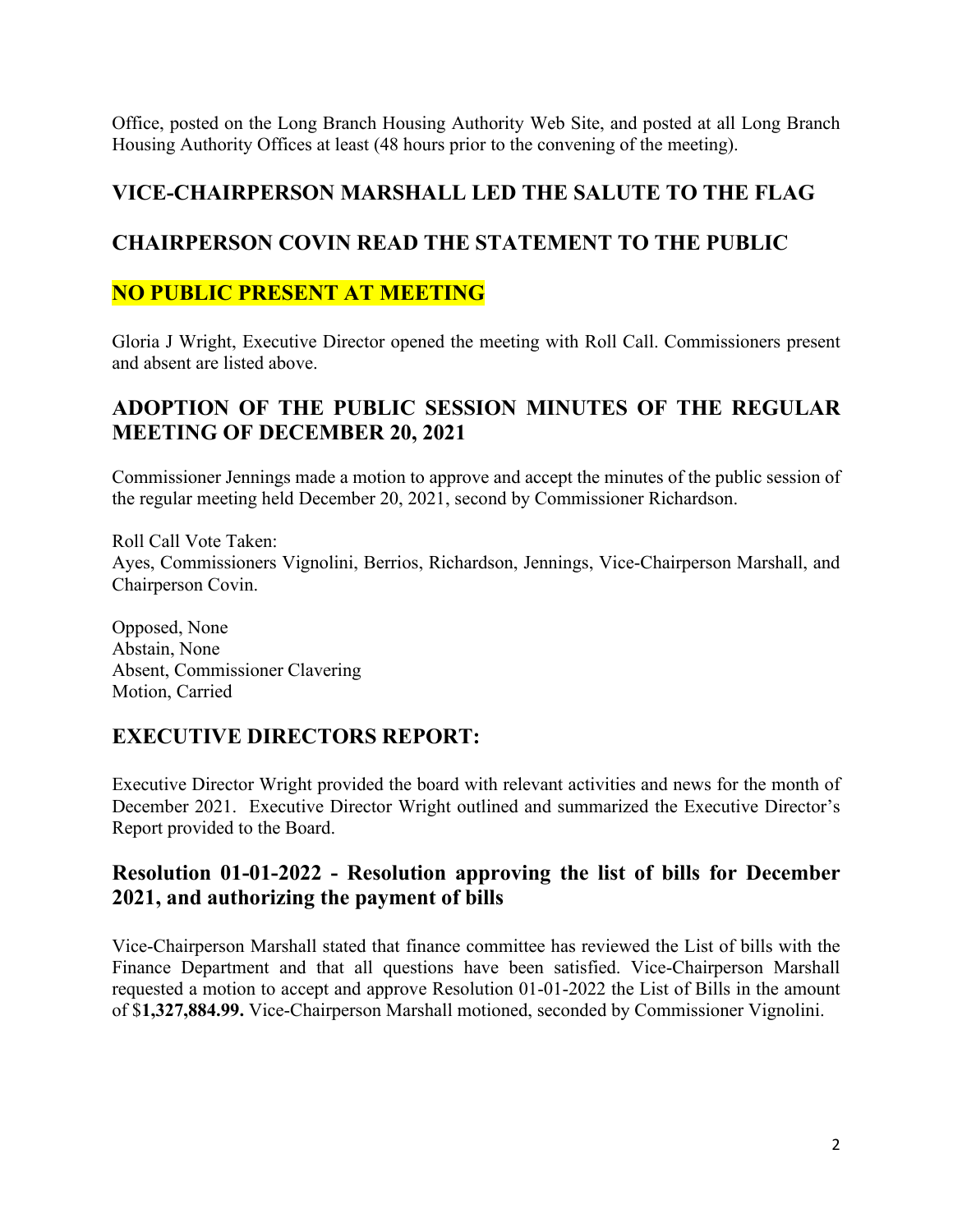Roll Call Vote Taken: Ayes, Commissioners Vignolini, Berrios, Richardson, Jennings, Vice-Chairperson Marshall, and Chairperson Covin.

Opposed, None Abstain, None Absent, Commissioner Clavering Motion, Carried

# **Resolution 01-02-2022 - Resolution approving the transaction, authorizing a write-off of Tenant Account Receivables (TARs) for Fiscal Year ending December 31, 2021**

Commissioner Vignolini made a motion to approve and accept Resolution 01-02-2022 second by Commissioner Richardson.

Roll Call Vote Taken: Ayes, Commissioners Vignolini, Berrios, Richardson, Jennings, Vice-Chairperson Marshall, and Chairperson Covin.

Opposed, None Abstain, None Absent, Commissioner Clavering Motion, Carried

### **Resolution 01-03-2022 - Resolution approving the transaction, approving training, travel, and accommodations for the months of January and February 2022 for members of the Board of Commissioners Long Branch Housing Authority and staff to attend conferences and training**

Commissioner Jennings made a motion to approve and accept Resolution 01-03-2022 second by Commissioner Richardson.

Roll Call Vote Taken: Ayes, Commissioners Vignolini, Berrios, Richardson, Jennings, Vice-Chairperson Marshall, and Chairperson Covin.

Opposed, None Abstain, None Absent, Commissioner Clavering Motion, Carried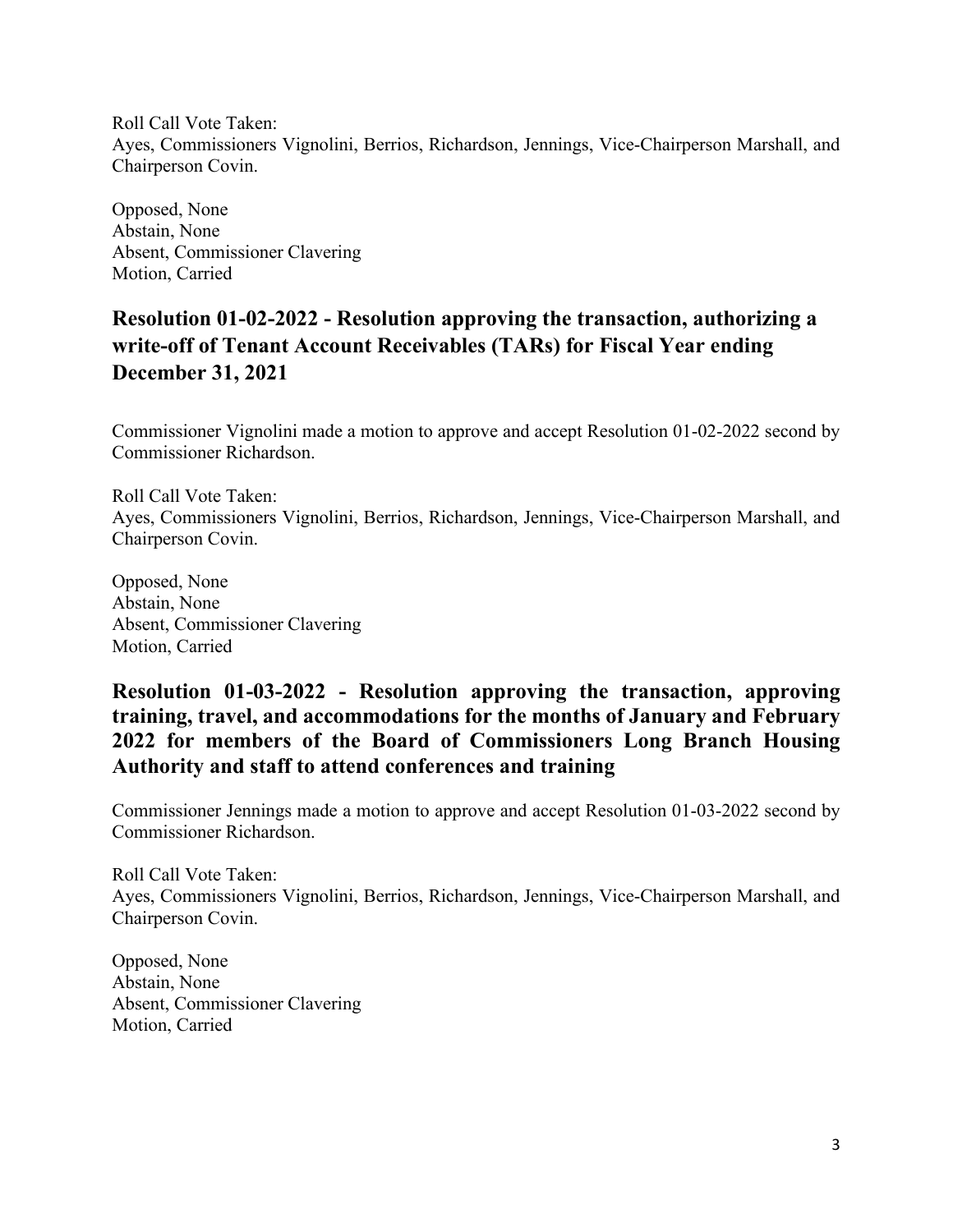**Resolution 01-04-2022 - Resolution authorizing the transaction, authorizing a contract for annual inspection, testing, maintenance and monitoring of waterbased fire protection systems and fire alarms systems at LBHA public housing sites, authorizing an expenditure of funds in an amount not to exceed \$12,829.22 per year, subject to appropriations**

Commissioner Vignolini made a motion to approve and accept Resolution 01-04-2022 second by Vice-Chairperson Marshall.

Roll Call Vote Taken: Ayes, Commissioners Vignolini, Berrios, Richardson, Jennings, Vice-Chairperson Marshall, and Chairperson Covin.

Opposed, None Abstain, None Absent, Commissioner Clavering Motion, Carried

# **Resolution 01-05-2022 - Resolution authorizing the transaction, authorizing a contract for extermination and pest control, authorizing an expenditure of funds in an amount not to exceed \$59,644.00 per year, subject to appropriations**

Vice-Chairperson Marshall made a motion to approve and accept Resolution 01-05-2022 second by Commissioners Jennings

Roll Call Vote Taken: Ayes, Commissioners Vignolini, Berrios, Richardson, Jennings, Vice-Chairperson Marshall, and Chairperson Covin.

Opposed, None Abstain, None Absent, Commissioner Clavering Motion, Carried

**Resolution 01-06-2022 - Resolution authorizing a Closed Session of the Regular Meeting of the Board of Commissioners on January 18, 2022.**

# **RESOLUTION DISPENSED; NO CLOSED SESSION REQUIRED**

**COMMISSIONERS COMMENTS AND CONCERNS:**

**NO COMMENTS**